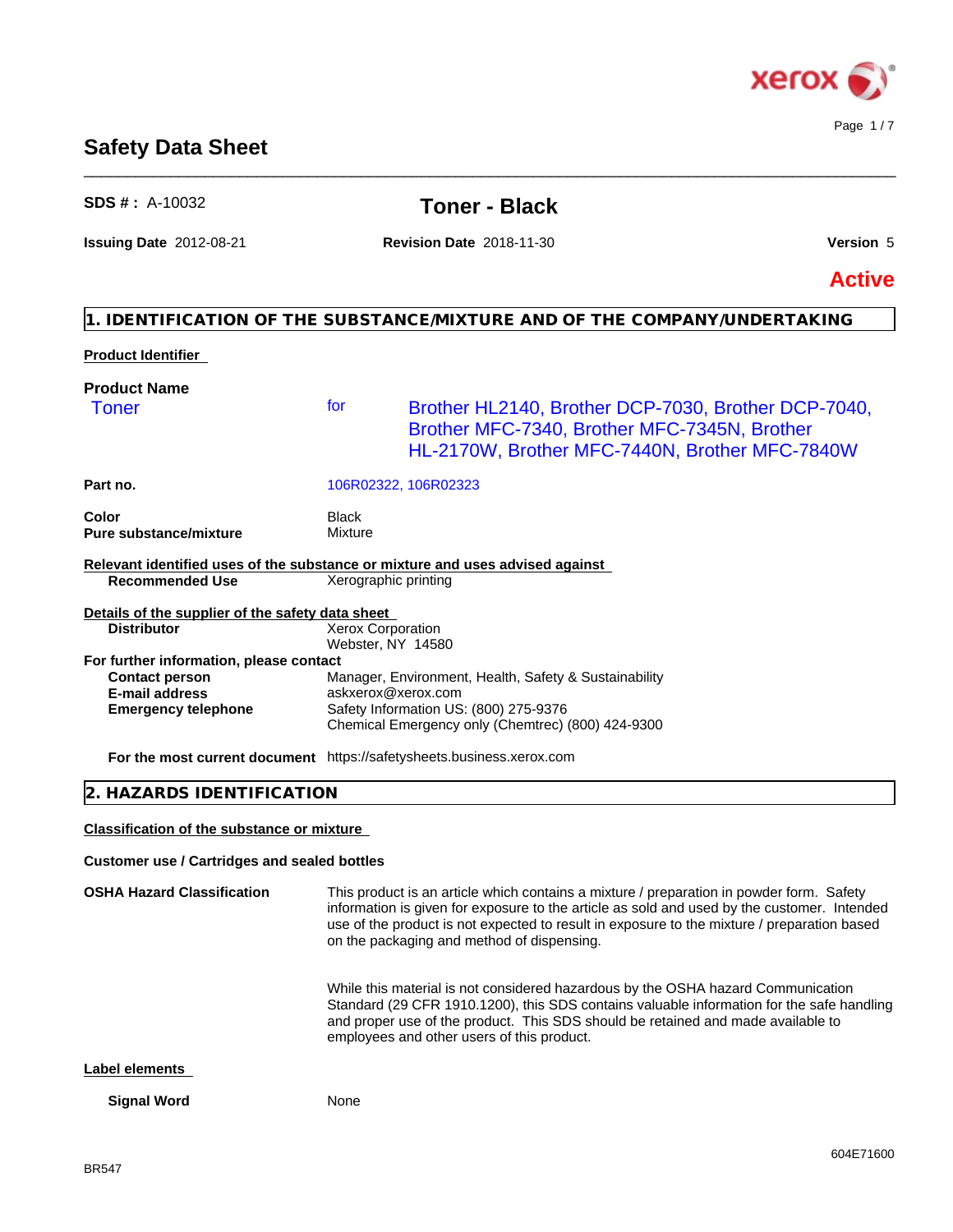

# \_\_\_\_\_\_\_\_\_\_\_\_\_\_\_\_\_\_\_\_\_\_\_\_\_\_\_\_\_\_\_\_\_\_\_\_\_\_\_\_\_\_\_\_\_\_\_\_\_\_\_\_\_\_\_\_\_\_\_\_\_\_\_\_\_\_\_\_\_\_\_\_\_\_\_\_\_\_\_\_\_\_\_\_\_\_\_\_\_\_\_\_\_\_ **SDS # :** A-10032 **Toner - Black** Page 2 / 7

|  | <b>Hazard Statements</b> | None required |
|--|--------------------------|---------------|
|--|--------------------------|---------------|

#### **Precautionary Statements** None required

#### **Other hazards**

Not a PBT according to REACH Annex XIII May form explosible dust-air mixture if dispersed

#### **3. COMPOSITION/INFORMATION ON INGREDIENTS**

#### **Mixtures**

| <b>Chemical Name</b> | <b>CAS No.</b> | Weight % | <b>Classification (Reg.</b><br>1272/2008) | <b>Hazard Statements</b> |
|----------------------|----------------|----------|-------------------------------------------|--------------------------|
| Resin                | Proprietary    | 90-95    | $\overline{\phantom{a}}$                  | $\sim$                   |
| Carbon black         | 1333-86-4      | 2-7      | $\overline{\phantom{a}}$                  | $\sim$ $\sim$            |
| Silica               | 68909-20-6     | l-3      | $\overline{\phantom{a}}$                  | $\overline{\phantom{a}}$ |
| Wax                  | Proprietary    | l-3      | $\sim$ $\sim$                             | $\sim$ $\sim$            |

"--" indicates no classification or hazard statements apply.

#### **4. FIRST AID MEASURES**

### **Description of first-aid measures**

| Description or in st-ald measures                           |                                                                                               |
|-------------------------------------------------------------|-----------------------------------------------------------------------------------------------|
| <b>General advice</b>                                       | For external use only. When symptoms persist or in all cases of doubt seek medical advice.    |
|                                                             | Show this material safety data sheet to the doctor in attendance.                             |
| Eye contact                                                 | Immediately flush with plenty of water. After initial flushing, remove any contact lenses and |
|                                                             | continue flushing for at least 15 minutes                                                     |
| <b>Skin contact</b>                                         | Wash skin with soap and water                                                                 |
| <b>Inhalation</b>                                           | Move to fresh air                                                                             |
| Ingestion                                                   | Rinse mouth with water and afterwards drink plenty of water or milk                           |
|                                                             |                                                                                               |
| Most important symptoms and effects, both acute and delayed |                                                                                               |
| Acute toxicity                                              |                                                                                               |
| <b>Eyes</b>                                                 | No known effect                                                                               |
| <b>Skin</b>                                                 | No known effect                                                                               |
| <b>Inhalation</b>                                           | No known effect                                                                               |
| Ingestion                                                   | No known effect                                                                               |
| <b>Main symptoms</b>                                        | Overexposure may cause:                                                                       |
|                                                             | mild respiratory irritation similar to nuisance dust.                                         |
| <b>Aggravated Medical Conditions</b>                        | None under normal use conditions                                                              |
|                                                             |                                                                                               |
|                                                             | Indication of immediate medical attention and special treatment needed                        |
| <b>Protection of first-aiders</b>                           | No special protective equipment required                                                      |
| Notes to physician                                          | Treat symptomatically                                                                         |
|                                                             |                                                                                               |

# **5. FIRE-FIGHTING MEASURES**

#### **Extinguishing media**

**Suitable extinguishing media** Use water spray or fog; do not use straight streams, Foam **Unsuitable extinguishing media** Do not use a solid water stream as it may scatterand spread fire

#### **Special hazards arising from the substance or mixture**

Fine dust dispersed in air, in sufficient concentrations, and in the presence of an ignition source is a potential dust explosion hazard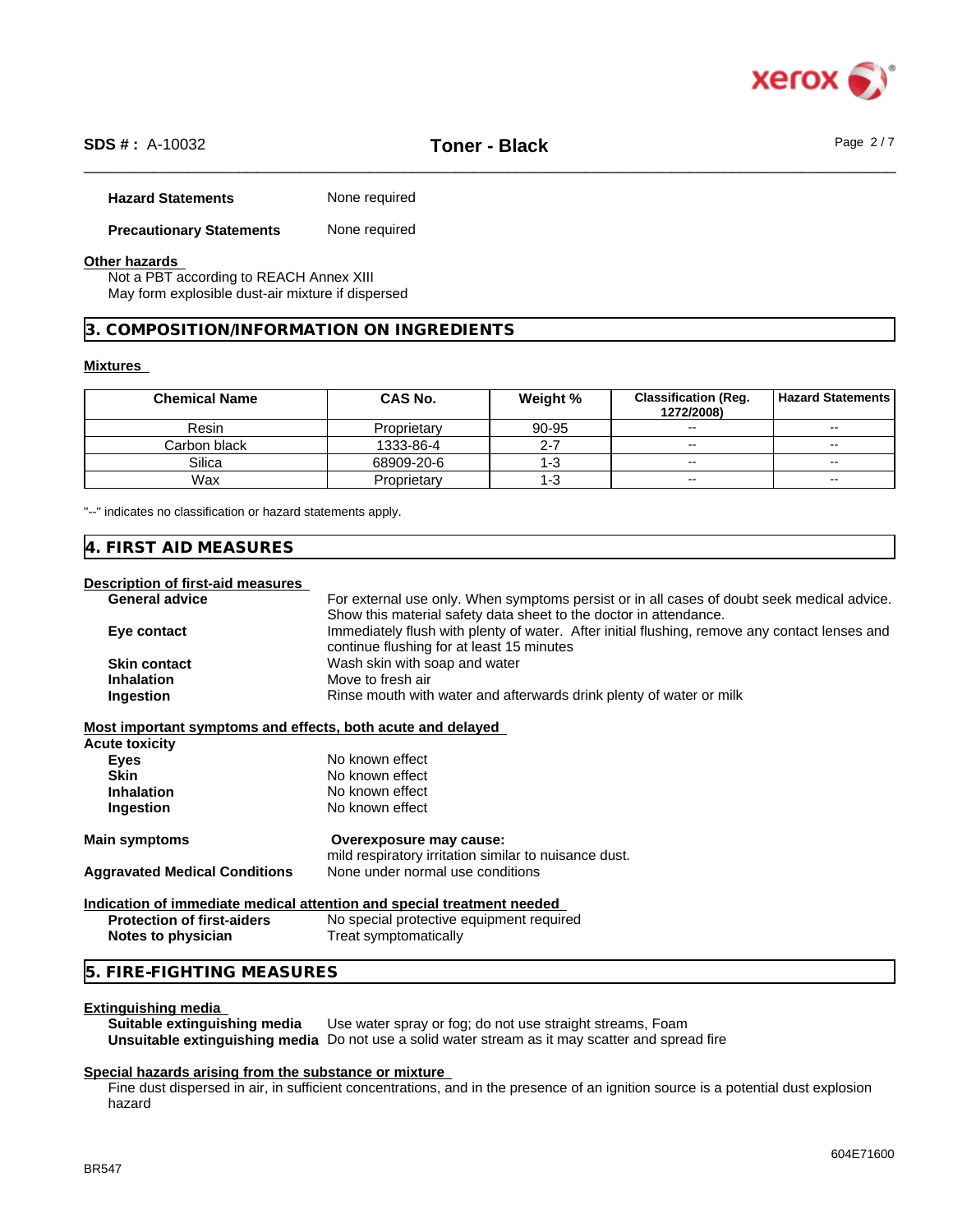

#### **Hazardous combustion products**

Hazardous decomposition products due to incomplete combustion, Carbon oxides, Nitrogen oxides (NOx)

#### **Advice for fire-fighters**

In the event of fire and/or explosion do not breathe fumes. Wear fire/flame resistant/retardant clothing. Use self-contained pressure-demand breathing apparatus if needed to prevent exposure to smoke or airborne toxins. Wear self-contained breathing apparatus and protective suit

# **Other information**

**Flash point** Not applicable

**Flammability** Not flammable. Will not readily ignite.

### **6. ACCIDENTAL RELEASE MEASURES**

#### **Personal precautions, protective equipment and emergency procedures**

Avoid breathing dust

#### **Environmental precautions**

No special environmental precautions required

#### **Methods and material for containment and cleaning up**

| <b>Methods for containment</b> | Prevent dust cloud                                                                    |
|--------------------------------|---------------------------------------------------------------------------------------|
| Methods for cleaning up        | Use a vacuum cleaner to remove excess, then wash with COLD water. Hot water fuses the |
|                                | toner making it difficult to remove                                                   |

#### **Reference to other sections**

The environmental impact of this product has not been fully investigated However, this preparation is not expected to present significant adverse environmental effects.

# **7. HANDLING AND STORAGE**

# **Precautions for safe handling** Advice on safe handling **Handle** in accordance with good industrial hygiene and safety practice, Avoid dust accumulation in enclosed space, Prevent dust cloud

**Hygiene measures** None under normal use conditions

#### **Conditions for safe storage, including any incompatibilities**

**Technical measures and storage** Keep container tightly closed in a dry and well-ventilated place, Store at room temperature **conditions**

**Incompatible products** None

#### **Specific end uses**

Xerographic printing

#### **8. EXPOSURE CONTROLS/PERSONAL PROTECTION**

#### **Control parameters**

**Exposure Limits Xerox Exposure Limit** 

**ACGIH TLV TWA** 10 mg/m<sup>3</sup> (inhalable particles) **ACGIH TLV TWA** 3 mg/m<sup>3</sup> (respirable dust) **OSHA PEL TWA** 15 mg/m<sup>3</sup> (total dust) **OSHA PEL TWA** 5 mg/m<sup>3</sup> (respirable dust)  $2.5 \text{ mg/m}^3$  (total dust)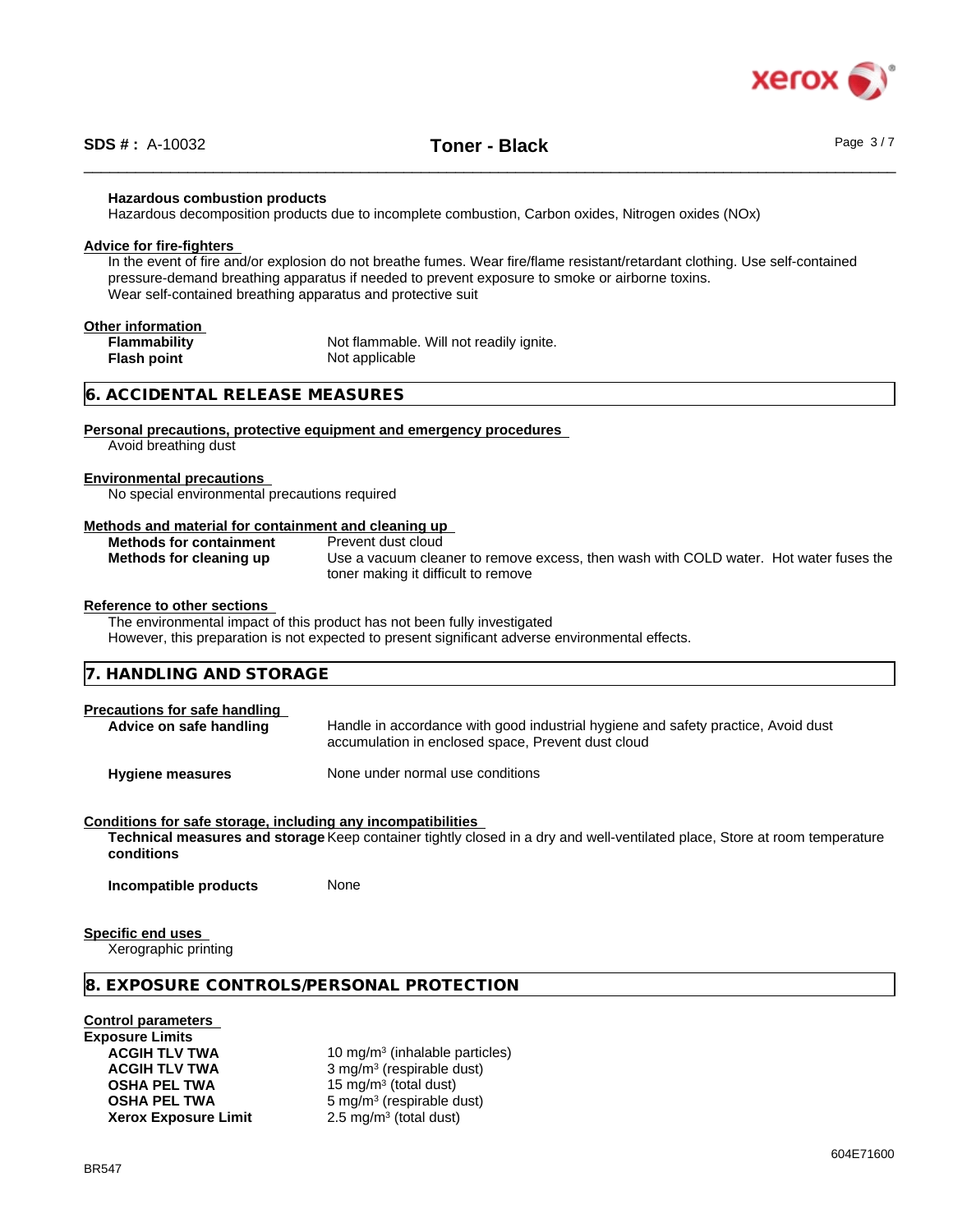

\_\_\_\_\_\_\_\_\_\_\_\_\_\_\_\_\_\_\_\_\_\_\_\_\_\_\_\_\_\_\_\_\_\_\_\_\_\_\_\_\_\_\_\_\_\_\_\_\_\_\_\_\_\_\_\_\_\_\_\_\_\_\_\_\_\_\_\_\_\_\_\_\_\_\_\_\_\_\_\_\_\_\_\_\_\_\_\_\_\_\_\_\_\_ **SDS # :** A-10032 **Toner - Black** Page 4 / 7

**Xerox Exposure Limit** 0.4 mg/m<sup>3</sup> (respirable dust)

**Component Information**

| Chemica. | . .  | <b>OCUA DEL</b> |
|----------|------|-----------------|
| Name     | CGII | лғ              |
| າ black  | ٦MΔ. | Γ\Λ/Δ           |
| ∴arbon   | ma/m | n/m             |

|--|

**Engineering measures** None under normal use conditions

|                               | Individual protection measures, such as personal protective equipment (PPE) |
|-------------------------------|-----------------------------------------------------------------------------|
| <b>Eye/Face protection</b>    | No special protective equipment required                                    |
| <b>Hand protection</b>        | No special protective equipment required                                    |
| Skin and body protection      | No special protective equipment required                                    |
| <b>Respiratory protection</b> | No special protective equipment required.                                   |
| <b>Thermal hazards</b>        | None under normal processing                                                |

**Environmental Exposure Controls** Keep out of drains, sewers, ditches and waterways

**9. PHYSICAL AND CHEMICAL PROPERTIES**

#### **Information on basic physical and chemical properties**

| Appearance<br><b>Physical state</b><br>Color                                                                                                                                                         | Powder<br>Solid<br><b>Black</b>   |                                                                                                                                                                              | Odor<br><b>Odor threshold</b><br>рH | Faint<br>Not applicable<br>Not applicable                                                    |
|------------------------------------------------------------------------------------------------------------------------------------------------------------------------------------------------------|-----------------------------------|------------------------------------------------------------------------------------------------------------------------------------------------------------------------------|-------------------------------------|----------------------------------------------------------------------------------------------|
| <b>Flash point</b>                                                                                                                                                                                   |                                   | Not applicable                                                                                                                                                               |                                     |                                                                                              |
| <b>Boiling point/range</b><br>Softening point                                                                                                                                                        |                                   | Not applicable<br>49 - 60 °C                                                                                                                                                 | 120 - 140 °F                        |                                                                                              |
| <b>Evaporation rate</b><br><b>Flammability</b>                                                                                                                                                       | <b>Flammability Limits in Air</b> | Not applicable<br>Not flammable. Will not readily ignite.<br>Not applicable                                                                                                  |                                     |                                                                                              |
| Vapor pressure<br>Vapor density<br><b>Specific gravity</b><br><b>Water solubility</b><br><b>Partition coefficient</b><br><b>Autoignition temperature</b><br>Viscosity<br><b>Explosive properties</b> | <b>Decomposition temperature</b>  | Not applicable<br>Not applicable<br>~ 1<br>Negligible<br>Not applicable<br>Not applicable<br>Not determined<br>Not applicable<br>source is a potential dust explosion hazard |                                     | Fine dust dispersed in air, in sufficient concentrations, and in the presence of an ignition |
| <b>Oxidizing properties</b>                                                                                                                                                                          |                                   | Not applicable                                                                                                                                                               |                                     |                                                                                              |
|                                                                                                                                                                                                      |                                   |                                                                                                                                                                              |                                     |                                                                                              |

#### **Other information**

**None** 

## **10. STABILITY AND REACTIVITY**

#### **Reactivity**

No dangerous reaction known under conditions of normal use

#### **Chemical stability**

Stable under normal conditions.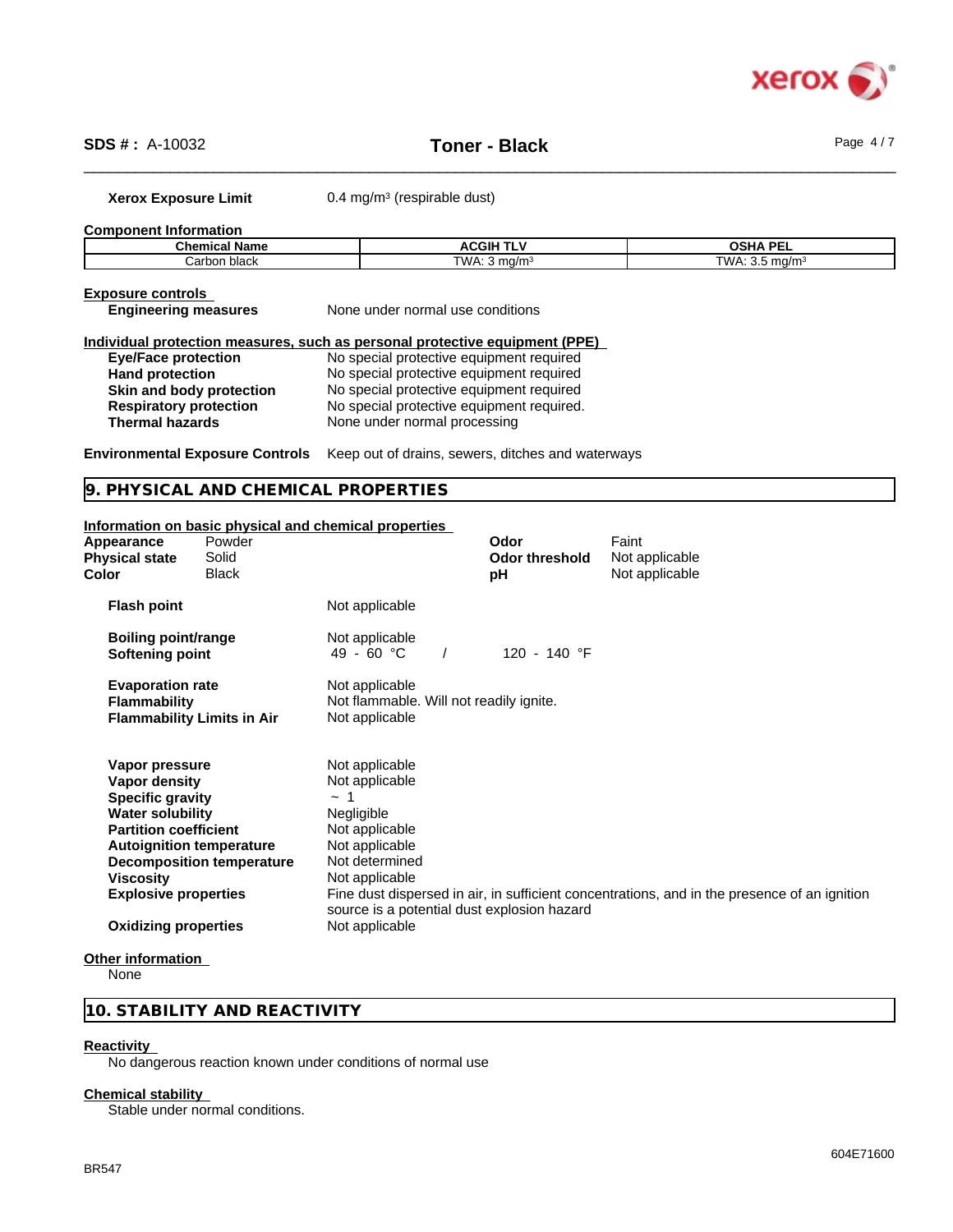

# \_\_\_\_\_\_\_\_\_\_\_\_\_\_\_\_\_\_\_\_\_\_\_\_\_\_\_\_\_\_\_\_\_\_\_\_\_\_\_\_\_\_\_\_\_\_\_\_\_\_\_\_\_\_\_\_\_\_\_\_\_\_\_\_\_\_\_\_\_\_\_\_\_\_\_\_\_\_\_\_\_\_\_\_\_\_\_\_\_\_\_\_\_\_ **SDS # :** A-10032 **Toner - Black** Page 5 / 7

#### **Possibility of hazardous reactions**

| <b>Hazardous reactions</b> | None under normal processing            |
|----------------------------|-----------------------------------------|
| Hazardous polymerization   | Hazardous polymerization does not occur |

#### **Conditions to avoid**

Prevent dust cloud, Fine dust dispersed in air, in sufficient concentrations, and in the presence of an ignition source is a potential dust explosion hazard

#### **Incompatible Materials**

None

#### **Hazardous decomposition products**

None under normal use

#### **11. TOXICOLOGICAL INFORMATION**

*The toxicity data noted below is based on the test results of similar reprographic materials.*

#### **Information on toxicological effects**

| <b>Acute toxicity</b> |  |
|-----------------------|--|
|                       |  |

| <b>Product Information</b> |                                       |
|----------------------------|---------------------------------------|
| <b>Irritation</b>          | No skin irritation, No eye irritation |
| Oral LD50                  | $> 5$ q/kg (rat)                      |
| Dermal LD50                | $> 5$ g/kg (rabbit)                   |
| <b>LC50 Inhalation</b>     | $> 5$ mg/L (rat, 4 hr)                |
|                            |                                       |

**Component Information**

| <b>Chemical Name</b> | $\sim$ $\sim$ $\sim$<br>) Inhalation<br>$-0.50$ in $-$ | <b>Dermal LD50</b>  | <b>LD50</b><br>Dral                         |
|----------------------|--------------------------------------------------------|---------------------|---------------------------------------------|
| Carbon<br>n black    |                                                        | Rabbit<br>a/ka<br>. | Rat<br>1.5.00<br>ma/kc<br>15400.<br>$\cdot$ |

| Chronic toxicity     |   |
|----------------------|---|
| <b>Sensitization</b> | N |
| Neurological Effects | N |

**Target organ effects** 

No sensitization responses were observed **Neurological Effects** No information available<br> **Target organ effects** None known

#### **CMR Effects**

| UMIN LIIVUW                  |                                                                           |            |             |
|------------------------------|---------------------------------------------------------------------------|------------|-------------|
| <b>Mutagenic effects</b>     | Not mutagenic in AMES Test                                                |            |             |
| <b>Reproductive toxicity</b> | This product does not contain any known or suspected reproductive hazards |            |             |
| <b>Carcinogenicity</b>       | See "Other Information" in this section.                                  |            |             |
| <b>Chemical Name</b>         |                                                                           | <b>NTP</b> | <b>IARC</b> |
| Carbon black                 |                                                                           |            | 2B          |
|                              |                                                                           |            |             |

#### **Other information**

The IARC (International Agency for Research on Cancer) has listed carbon black as "possibly carcinogenic to humans". However, Xerox has concluded that the presence of carbon black in this mixture does not present a health hazard. The IARC classification is based on studies evaluating pure, "free" carbon black. In contrast, toner is a formulation composed of specially prepared polymer and a small amount of carbon black (or other pigment). In the process of making toner, the small amount of carbon black becomes encapsulated within a matrix. Xerox has performed extensive testing of toner, including a chronic bioassay (test for potential carcinogenicity). Exposure to toner did not produce evidence of cancer in exposed animals. The results were submitted to regulatory agencies and published extensively.

#### **Other toxic effects Aspiration Hazard Not applicable**<br> **Other adverse effects None known Other** adverse effects

**12. ECOLOGICAL INFORMATION**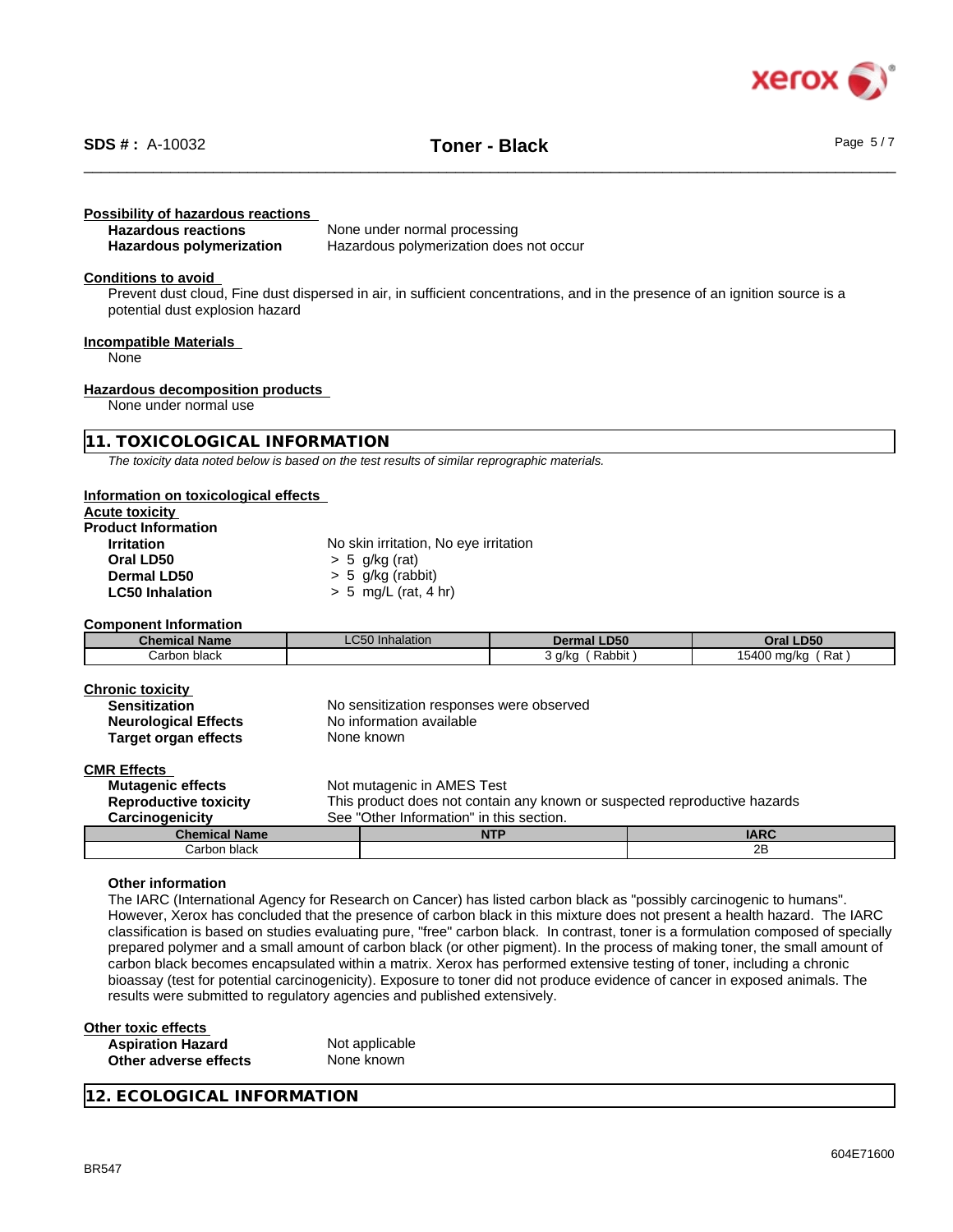

#### **Toxicity**

On available data, the mixture / preparation is not harmful to aquatic life

#### **Component Information**

| <b>Chemical Name</b> | <b>Foxicity to algae</b> | .<br>Γoxicitγ to fish | Toxicity to<br>microorganisms | Toxicitv to daphnia and<br>lother<br>' aquatic invertebratesl |
|----------------------|--------------------------|-----------------------|-------------------------------|---------------------------------------------------------------|
| Carbon black         |                          |                       |                               | <b>EC50</b><br>24 h<br>5600<br>ີ ma/∟⊥                        |

#### **Persistence and degradability**

Not readily biodegradable

# **Bioaccumulative potential**

Bioaccumulation is unlikely

#### **Mobility in soil**

Insoluble in water

#### **Other adverse effects**

Presents little or no hazard to the environment.

|                                                          | 13. DISPOSAL CONSIDERATIONS                                                                                                                                                 |  |  |
|----------------------------------------------------------|-----------------------------------------------------------------------------------------------------------------------------------------------------------------------------|--|--|
| Waste treatment methods<br><b>Waste Disposal Methods</b> | Can be landfilled or incinerated, when in compliance with local regulations<br>If incineration is to be carried out, care must be exercised to prevent dust clouds forming. |  |  |
| Contaminated packaging                                   | No special precautions are needed in handling this material                                                                                                                 |  |  |
| <b>Other information</b>                                 | Although toner is not an aquatic toxin, microplastics may be a physical hazard to aquatic life<br>and should not be allowed to enter drains, sewers, or waterways.          |  |  |

#### **14. TRANSPORT INFORMATION**

This material is not subject to regulation as a hazardous material for shipping

#### **15. REGULATORY INFORMATION**

#### **Safety, health and environmental regulations/legislation specific for the substance or mixture**

#### **OSHA Regulatory Status**

This product is an article which contains a mixture / preparation in powder form. Safety information is given for exposure to the article as sold and used by the customer. Intended use of the product is not expected to result in exposure to the mixture / preparation based on the packaging and method of dispensing.

While this material is not considered hazardous by the OSHA hazard Communication Standard (29 CFR 1910.1200), this SDS contains valuable information for the safe handling and proper use of the product. This SDS should be retained and made available to employees and other users of this product.

#### **Canada**

This product has been classified in accordance with the hazard criteria of the Hazardous Products Regulations (HPR), **and the SDS contains all the information required by the HPR.**

#### **International Inventories**

| <b>TSCA</b>     | Complies |
|-----------------|----------|
| <b>DSL/NDSL</b> | Complies |

#### **U.S. Federal Regulations**